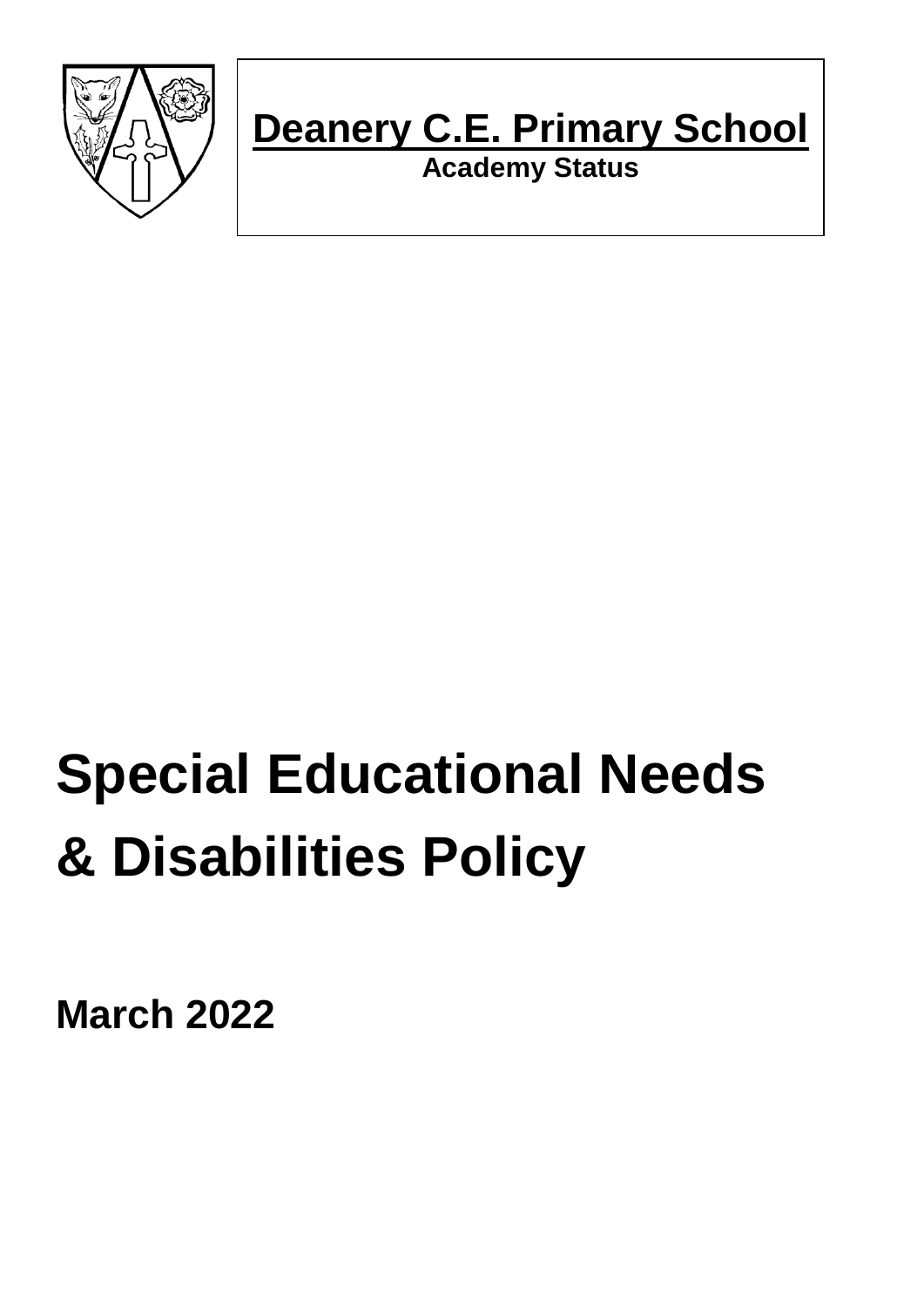### The Deanery School Christian Ethos

Our School Motto – 'Ad Majorem Dei Gloriam' *Translated this simply means 'To the Greater Glory of God'.*

#### Vision

We believe that everything we do is a faithful response to God's faithfulness, shown to us through Jesus Christ. Our vision is to reflect God's Glory in every season of life, in all aspects, from the little things, to the big.

#### Beliefs and Values

We believe that God's heart is for his children to thrive in a happy, secure, and caring environment at the Deanery. It is an essential part of our Christian ethos that we thank God for how he has demonstrated peace, love, faith, joy, grace and hope to us. We seek to reflect these core values throughout all areas of life in the school.

We believe that education, strengthened by our faith, is the vehicle with which children can achieve their full potential.

#### School Culture

At the Deanery we aim to provide opportunities and experiences for everyone to learn and develop their social, creative and academic skills within a motivating and stimulating environment.

#### **We aim to:**

- Foster an environment that is enriched spiritually, morally, ethically and socially through the Christian faith.
- Value each child as unique, regardless of faith, ability, gender or ethnicity.
- Nurture children to be polite, respectful and considerate towards one another. Offer a range of opportunities and experiences to develop their confidence, self-esteem and independence.
- Encourage each child to fulfil their potential within all areas of the curriculum.
- Promote knowledge and understanding through a secure, stimulating and enriched environment.
- Create a broad educational experience that is enriched both morally and spiritually through partnership with staff, governors, parents, the local community, parishes of the Deanery and Birmingham Diocese.
- To enable each child to value themselves and have aspirations for the future.
- To recognise everyone's place in the wider community.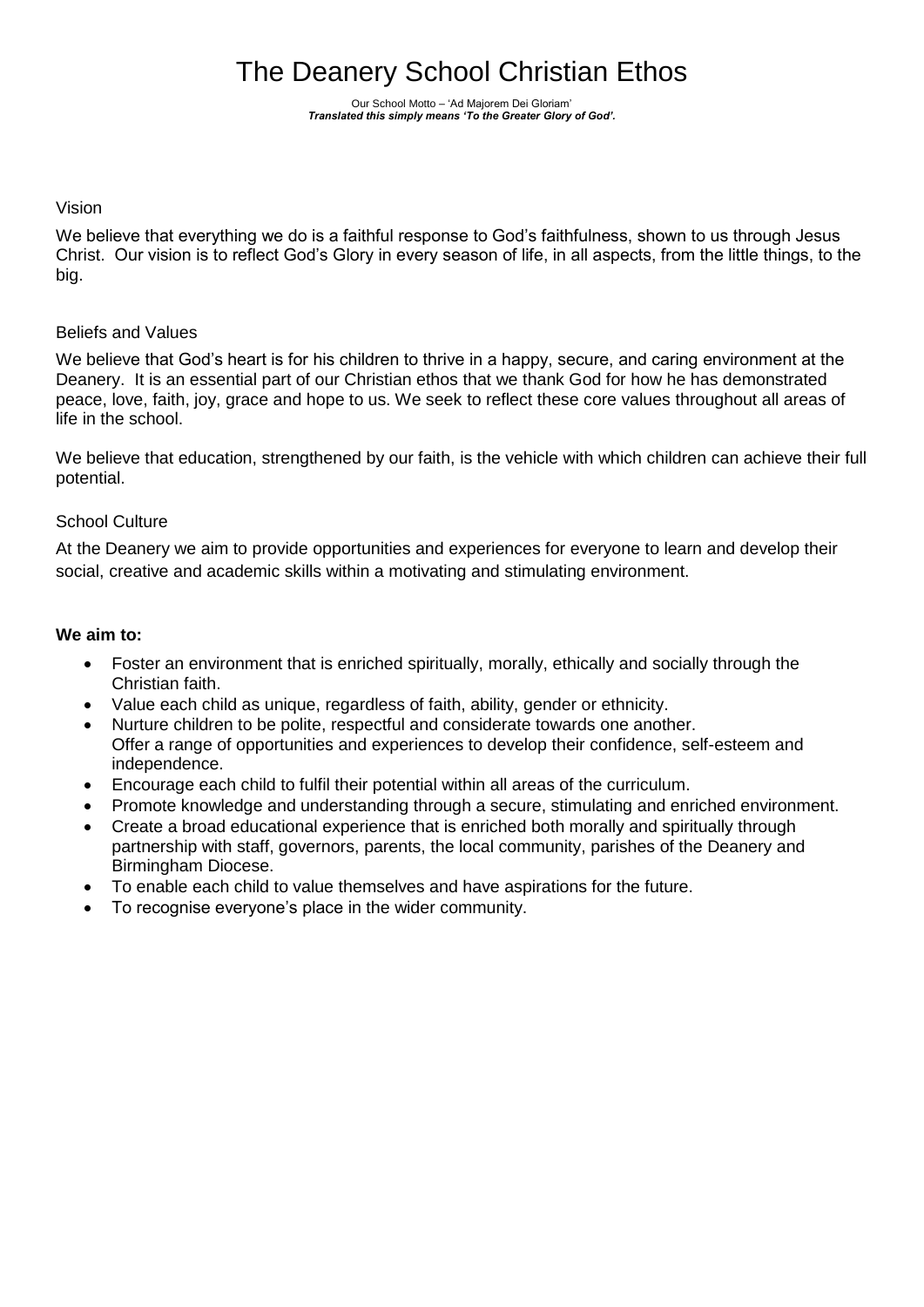#### INTRODUCTION

Deanery C.E. Primary has a named Special Educational Needs and Disabilities Co-ordinator (to be referred to as SENDCo throughout this Policy), Mrs J Griffiths, who has completed the National Award for SENDCo qualification and is part of the Senior Leadership Team. There is also a named Governor responsible for Special Educational Needs and Disabilities (to be referred to as SEND throughout this Policy), appointed annually at the first governing body meeting in September. They ensure that the Deanery SEND Policy works within the guidelines and inclusion policies of the Code of Practice (2015), the Local Authority (to be referred to as LA throughout this Policy) and other Policies current within the school.

At the Deanery we believe everyone thrives in a happy, secure and caring environment. It is an essential part of our Christian ethos that peace, love, faith, joy, grace and hope should be the core values that everyone respects and agrees. We do this through the teaching of Jesus.

We believe that education, strengthened by our faith, is the vehicle with which children can achieve their full potential.

At the Deanery we aim to provide opportunities and experiences for everyone to learn and develop their social, creative and academic skills within a motivating and stimulating environment.

We aim to:

- foster an environment that is enriched spiritually, morally and socially through the Christian faith.
- value each child as an individual, regardless of faith, ability, gender or ethnicity.
- nurture children to be polite, respectful and considerate towards one another.
- offer a range of opportunities and experiences to develop their confidence, self esteem and independence.
- encourage each child to fulfil their individual potential within all areas of the curriculum.
- promote knowledge and understanding through a secure, stimulating and enriched environment.
- create a broad educational experience that is enriched both morally and spiritually through partnership with staff, governors, parents, the local community, parishes of the Deanery and Birmingham Diocese.
- enable each child to value themselves and have aspirations for the future.
- recognise everyone's place in the wider community.

Here, it is the belief that all children have an equal right to a full and rounded education which will enable them to achieve to their full potential. We use our best endeavours to secure special educational provision for pupils for whom this is required, that is 'additional to and different from' that provided within the differentiated curriculum, to better respond to the four areas of need identified in the new Code of Practice (January 2015):

- Communication and interaction
- Cognition and learning
- Social, emotional and mental health
- Sensory/physical

#### **What are special educational needs?**

A child or young person has SEND if he or she has a learning difficulty or disability which calls for special educational provision to be made for him or her. A learning difficulty or disability is a significantly greater difficulty in learning than the majority of others of the same age. Special educational provision means educational or training provision that is additional to, or different from, that made generally for others of the same age in a mainstream setting in England. Health care provision or social care provision which educates or trains a child or young person is to be treated as special educational provision (Code of Practice, 2015).

Children may be offered additional support, through small group or 1:1 activities, in order to boost their skills level and confidence. In addition, some children may need specific resources or equipment to support their access to the curriculum.

The school recognises that the needs of high achieving children should also be catered for and recognised as a 'special educational need'. For the most part this is catered for through a well differentiated curriculum with opportunities for children to extend their learning into a 'deeper' understanding.

This SEND policy details how, at Deanery, we will do our best to ensure that the necessary provision is made for any pupil who has SEND and that those needs are known to all who are likely to work with them. We will ensure that teachers are able to identify and provide for those pupils with SEND, allowing them to join in all school activities together with pupils who do not have SEND.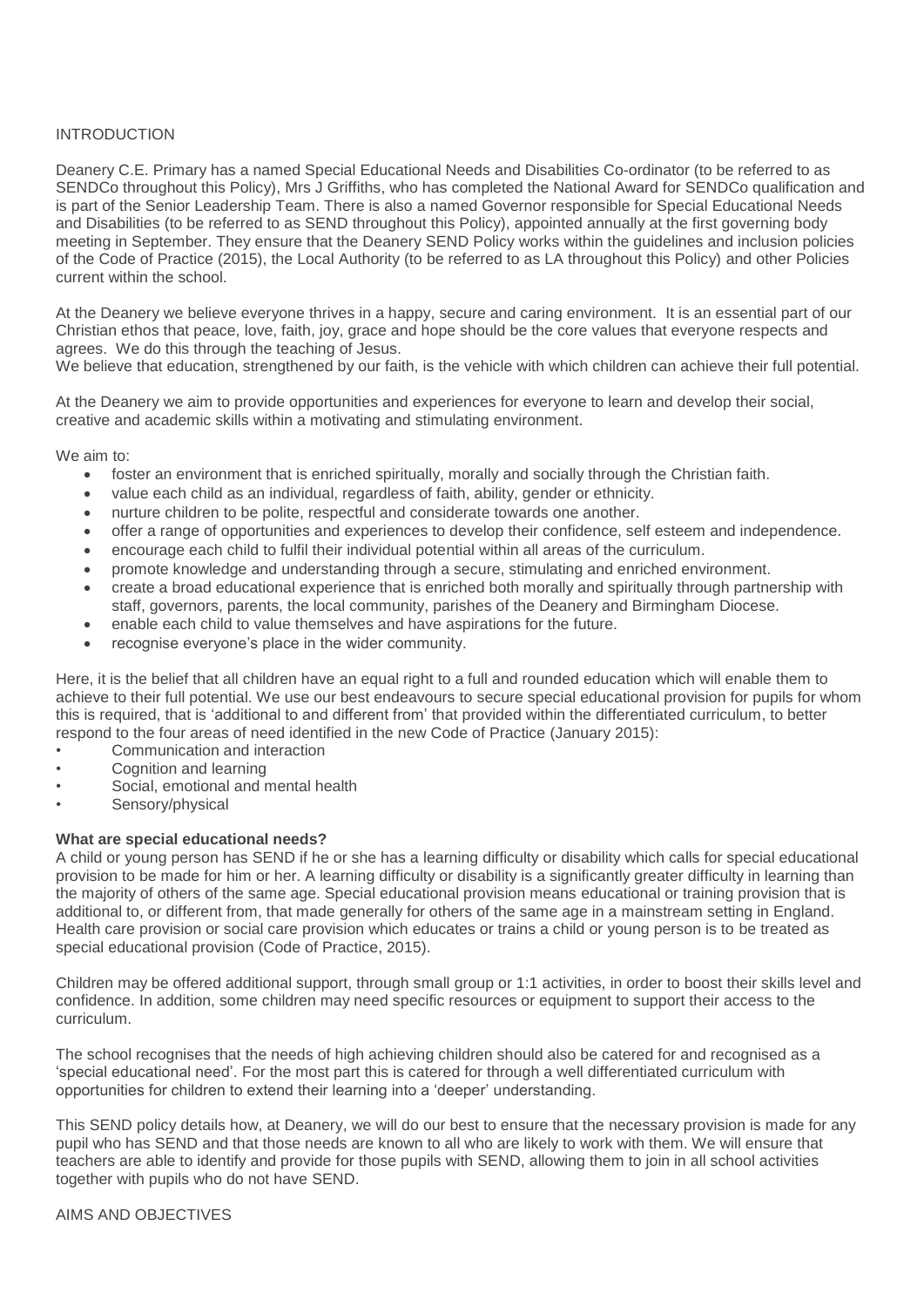The aims of this policy are:

- to create an environment that meets the special educational needs of each child in order that they can achieve their learning potential and engage in activities alongside pupils who do not have SEND
- to request, monitor and respond to parents / carers and pupil's views in order to work in close partnership.
- to make clear the expectations of all partners in the process
- to develop a high level of staff expertise to meet pupil need, through well targeted and continuing professional development
- to ensure support for pupils with medical conditions allowing them full inclusion in school activities by ensuring consultation with health and social care professionals
	- to identify the roles and responsibilities of all staff in providing for children's SEND
- through reasonable adjustments, to enable all children to have full access to all elements of the school curriculum
- to work in co-operative and productive partnerships with the Local Authority and other outside agencies, to ensure there is a multi-professional approach to meeting the needs of all vulnerable learners

#### EQUAL OPPORTUNITIES AND INCLUSION

Through all subjects, we ensure that the school meets the needs of all, taking account of gender, ethnicity, culture, religion, language, sexual orientation, age, ability, disability and social circumstances. It is important that in this school, we meet the diverse needs of pupils to ensure inclusion for all and that all pupils are prepared for full participation in a multi-ethnic society. We also measure and assess the impact regularly (minimum of 3 times a year) through meetings between the SENDCo and individual class teachers to ensure all children have equal access to succeeding.

Through appropriate curricular provision, we respect the fact that children:

- have different educational and behavioural needs and aspirations
- require different strategies for learning
- acquire, assimilate and communicate information at different rates
- need a range of different teaching approaches and experiences

Teachers respond to children's needs by:

- providing support for children who need help with communication, language and literacy
- planning to develop children's understanding through the use of all available senses and experiences
- planning for children's full participation in learning, physical and practical activities
- helping children to manage their own behaviour and to take part in learning effectively and safely
- helping individuals to manage their emotions, particularly trauma or stress and to take part in learning

#### **Identification, Assessment and Provision**

Provision for children with SEND is a matter for the whole school. The governing body, the school's head teacher, the SENDCo and all other members of staff, particularly class teachers and teaching assistants who have important day– to–day responsibilities. All teachers are teachers of children with special educational needs.

The school will assess each child's current strengths and areas for development on entry, in order to ensure that it builds on the patterns of learning and experience already established during the child's pre-school years. If the child already has an identified SEND, this information may be transferred from other partners in their Early Years setting and the class teacher and SENDCo will use this information to:

- Provide starting points for the development of an appropriate curriculum.
- Identify and focus attention on action to support the child within the class.
- Use the assessment processes to identify any learning difficulties.
- Ensure on-going observation and assessments provide regular feedback about the child's achievements and experiences, to form the basis for planning the next steps of the child's learning.

The identification and assessment of the SEND of children whose first language is not English requires particular care. Where there is uncertainty about a particular child, a teacher will look carefully at all aspects of the child's performance in different subjects, to establish whether the problems are due to limitations in their command of English or arise from SEND.

#### THE ROLE OF THE SENDCO AND WHAT PROVISION LOOKS LIKE AT DEANERY

The SENDCo's responsibilities include:

- Overseeing the day-to-day operation of the school's SEND policy.
- Co-ordinating provision for children with SEND.
- Liaising with and advising fellow teachers.
- Overseeing the records of all children with SEND.
- Liaising with parents of children with SEND.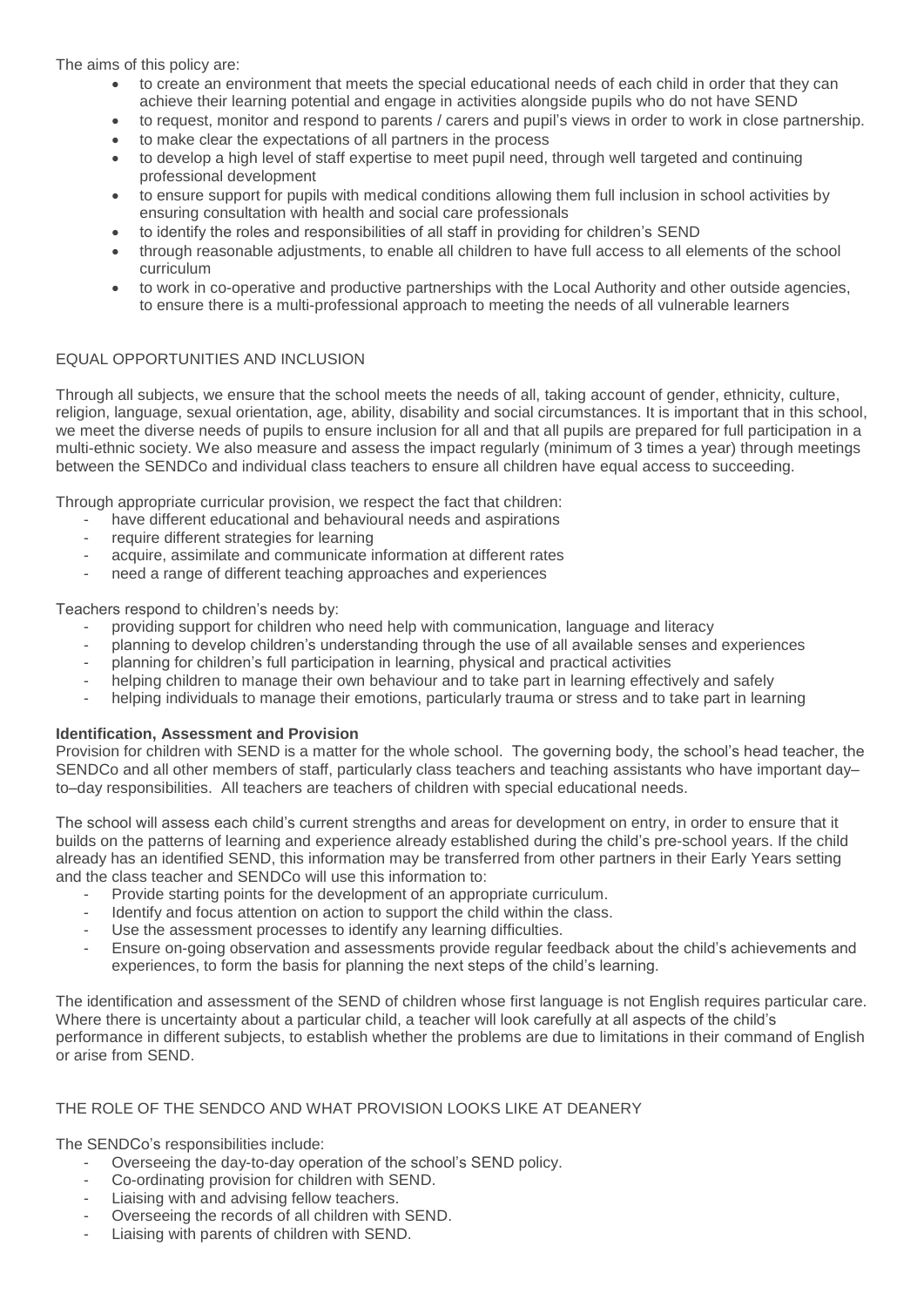- Contributing to the in-service training of staff.
- Liaising with local secondary schools so that support is provided for Year 6 pupils as they prepare to transfer.
- Liaising with local Early Years settings so that support is provided for pupils as they prepare to transfer into the setting.
- Liaising with external agencies, including the LA's support and educational psychology services, health and social services and voluntary bodies.
- Co-ordinating and developing school based strategies for the identification and review of children with SEND.
- Making regular visits to classrooms to monitor the progress of children on the SEND Support Register.

#### **Monitoring Children's Progress**

The school's system for observing and assessing the progress of individual children will provide information about areas where a child is not progressing satisfactorily. Under these circumstances, teachers may need to consult the SENDCo to consider what else might be done. This review might lead to the conclusion that the pupil requires help over and above that which is normally available within the particular class or subject.

The key test of the need for action is that current rates of progress are not as expected. Adequate progress can be identified as that which:

- Prevents the attainment gap between the child and his peers from widening.
- Closes the attainment gap between the child and his peers.
- Demonstrates an increase in the child's previous rate of progress.
- Ensures access to the full curriculum.
- Demonstrates an improvement in self-help, social or personal skills.
- Demonstrates improvements in the child's behaviours.

In order to help children with SEND, Deanery will adopt a graduated approach to their needs. This begins in the classroom but may also see us using specialist expertise if we feel that our interventions are not having an impact on the individual. The school will record the steps taken to meet the needs of individual children through the use of a One Page Profile and Pupil Provision Map. The SENDCo will have responsibility for ensuring that records are kept up to date and available when needed. If we refer a child for a SEND Support Provision Plan or Education, Health and Care Plan (to be referred to as an EHCP throughout this Policy), we will provide the LA with a record of our work with the child to date.

When any concern is initially noticed, it is the responsibility of the class teacher to take steps to address the issue. Parents will be consulted and specific strategies put in place and monitored. If insufficient progress is noted after an allocated time, class teachers will use the Language and Literacy Toolkit and/or Maths Framework to assess the child's specific skill level in these subjects. This will produce individualised targets, identifying areas for development and the level of intervention required. If the child is found to be significantly below the expected level of their peers, they will be added to the school SEND Register with parental consent.

On top of providing a differentiated curriculum aimed at addressing a SEND pupil's targets within the mainstream classroom, the class teacher (with the guidance of the SENDCo) will provide opportunities for interventions based on the child's 'high focus' individual learning targets. This will be achieved by utilising an appropriate teaching assistant. These targets will be monitored by the class teacher and TA's within the class and reviewed formally with the SENDCo and parents 3 times a year at the review meeting.

Reasons for a child being added to the SEND register may include the fact that he/she:

- makes little or no progress, even when teaching approaches are targeted in a child's identified area of weakness
- shows signs of difficulty in developing literacy or mathematics skills which result in poor attainment in some curriculum areas
- presents persistent social or emotional difficulties which are not improved by the techniques or strategies usually employed in the school
- has sensory or physical problems, and continues to make little or no progress, despite the provision of specialist equipment.
- has communication and / or interaction difficulties, and continues to make little or no progress.

#### **Partnership with parents**

Partnership plays a key role in enabling children and young people with SEND to achieve their potential. Parents hold key information and have knowledge and experience to contribute to the shared view of a child's needs. All parents of children with SEND will be treated as partners and given support to play an active and valued role in their child's education.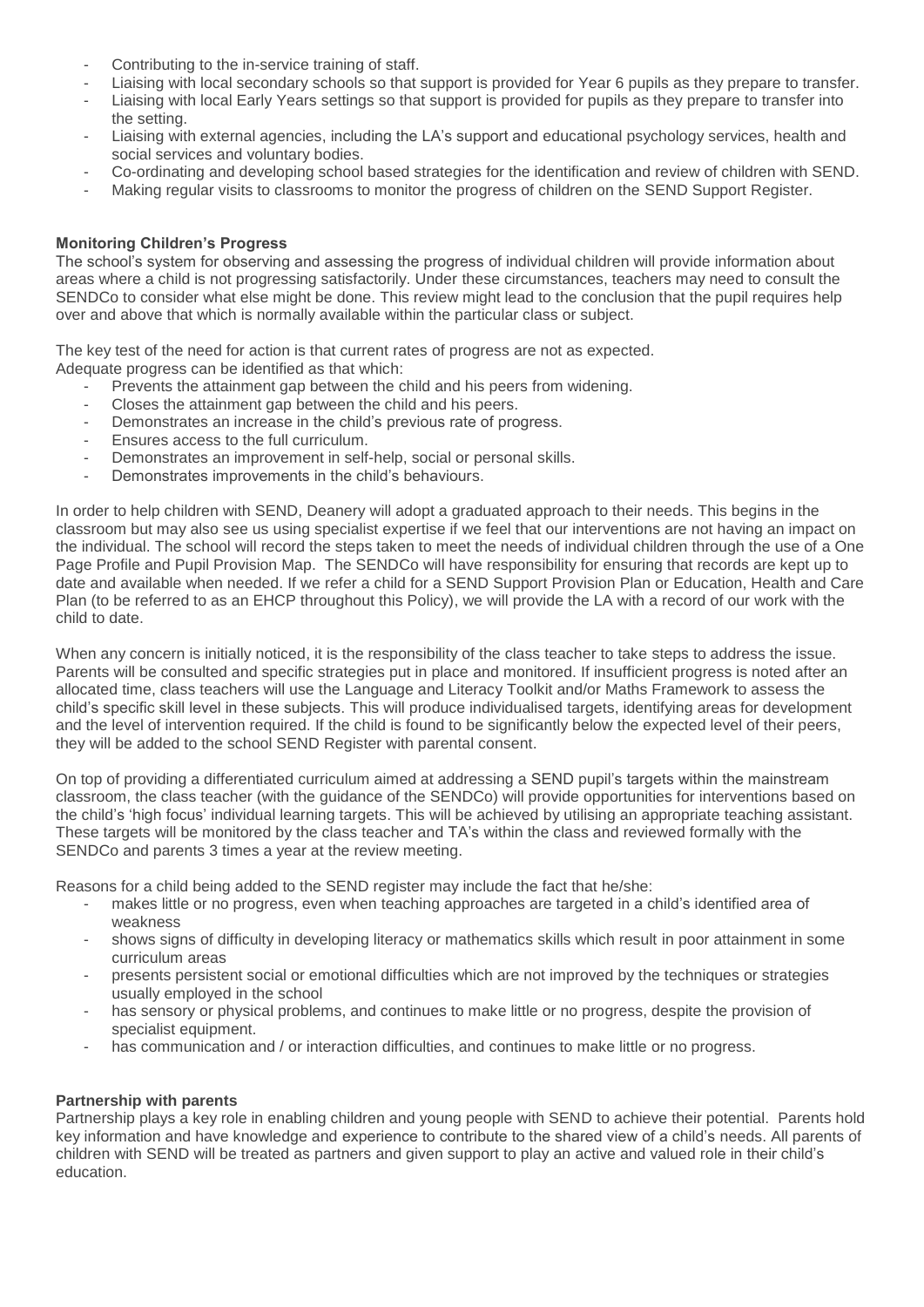Children and young people with SEND often have a unique knowledge of their own needs and their views about what sort of help they would like. Children will be encouraged to contribute to the assessment of their needs, the review and the transition process.

The school website contains the SEND Information report, which includes:

- The SEND Policy
- Arrangements made for children in our school with SEND.

Throughout the special needs process, the school keeps parents fully informed and involved. We take account of the wishes, feelings and knowledge of parents at all stages.

We encourage parents to make an active contribution to their child's education and have regular meetings each term to share the progress of their child. We inform parents of any additional interventions, and share the process of decision-making, by providing clear information relating to the education of their child.

Parents always have access to the SENDCo through the school email address (enquiry@deanery.bham.sch.uk) and parents' and children have access to the school website, which has a dedicated area for Inclusion, incorporating the SEND Information Report.

#### **The Nature of Intervention**

The SENDCo and the child's class teacher will decide on the actions needed to help the child progress in the light of earlier assessments. This may include:

- Different learning materials or specialist equipment.
- Some group or individual support, which may involve small groups of children being withdrawn to work with the SENDCo, the SEN TA or Class TA.
- Extra adult time to devise / administer the nature of the planned intervention and also to monitor its effectiveness.
- Staff development and training to introduce more effective strategies.
- Advice from external agencies.

After initial discussions with the SENDCo, the child's class teacher will be responsible for working with the child on a daily basis and ensuring delivery of any individualised programme in or out of the classroom. Parents will continue to be consulted and kept informed of the actions taken to help their child, and of the outcome of any action. Parent's will be invited to a termly review meeting, to meet with the class teacher and SENDCo where they will have a meeting to discuss their child's individual learning targets and progress.

The SENDCo will support further assessment of the child where necessary, assisting in planning for their future needs in discussion with colleagues and parents.

#### **The use of outside agencies**

These services may become involved if a child continues to make little or no progress, despite additional support and adaptation. They will use the child's records and evidence of the Graduated Approach in order to establish which strategies have already been employed and which targets have previously been set.

The external specialist may act in an advisory capacity, provide additional specialist assessment or be involved in teaching the child directly. The child's individual targets will set out strategies for supporting the child's progress. These will be implemented, at least in part, in the normal classroom setting. The delivery of the interventions recorded on the One Page Profile continue to be the responsibility of the class teacher.

External agencies currently working directly with the school include;

- Pupil and School Support (PSS)
- Educational Psychology Service
- Communication and Autism Team (CAT)
- Physical Difficulty Support Service (PDSS)
- Traded Speech and Language Therapy
- Occupational Therapy (OT)
- Our Place Mentoring scheme
- $\bullet$
- $\bullet$
- $\bullet$
- Cherished

Outside agencies may become involved if the child:

- Continues to make little or no progress in specific areas over a long period.
- Continues working substantially below age related expectations.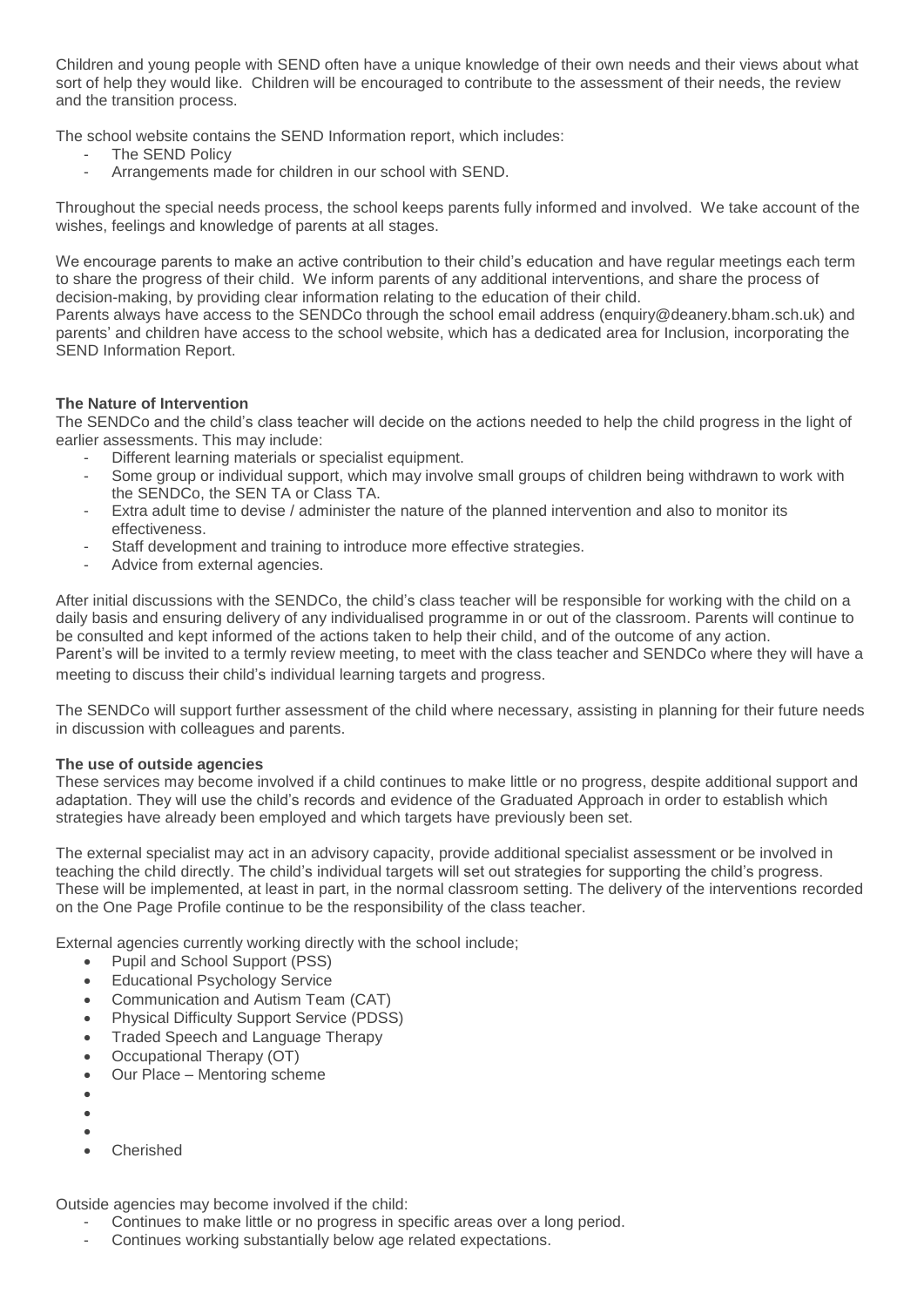- Continues to have difficulty in developing literacy and mathematical skills.
- Has social or emotional difficulties, which regularly and substantially interfere with the child's own learning or that of the class group.
- Has sensory or physical needs and requires additional specialist equipment or regular advice or visits by a specialist service.
- Has on-going communication or interaction difficulties that impede the development of social relationships and cause substantial barriers to learning.
- Despite having received intervention, the child continues to fall behind the level of their peers.

#### **Request for an Education, Health and Care Plan (EHCP)**

A request may be made to the LA for an EHCP in liaison with the agencies, parents and school, should a pupil's progress continue to be of a substantial concern. However, EHCP's may be requested by a parent, or school, as well as anyone bringing a child to the attention of the LA if they think an assessment is necessary.

The parents of any child who is referred to the LA for an EHCP assessment, will be kept fully informed of the progress of the referral. Children with an EHCP will be reviewed each term in addition to the statutory annual assessment.

#### Format of the EHCP

Consideration is given to:

- The views, interests and aspirations of the child and parents.
- The child's SEND.
- The child's health needs which relate to their SEN.
- The child's social care needs which relate to their SEN.
- The outcomes sought for the child.
- The special educational provision required by the child.
- Any health care provision reasonably required by the learning difficulties and disabilities which result in the child having SEND.

The process of receiving an EHCP should be a carefully considered one and the LA aims to complete the process in 20 weeks.

#### SEND Support Provision Plan (SSPP)

An SSPP is a document which demonstrates the provision in place for a child where the needs are complex and require multi-agency involvement, but where an EHCP is not required. They are designed to build up a picture of need and provision over time as well as supporting effective information sharing. If needed the SSPP can also be used to apply to the LA for additional funding to implement provision.

#### **One Page Profiles**

These are used to record, assess and plan targets for children with additional needs.

- Targets from the 14 threads of literacy and/or 9 threads of Mathematics will be identified.
- Ongoing use of the One Page Profile in assessment and planning for children with SEND.
- Contributions from parents and teachers, under the heading 'What people like and admire about me'
- Pupil voice, recording what is important to the individual child
- Regularly updated One Page Profiles.
- Extra targeted support provided for high focus threads.

Similarly, One Page Profiles are used to set targets for children with social and emotional difficulties, communication and interaction needs or social, mental and emotional health needs. The Progression Framework is used to identify and monitor the progress of children with social, communication or interaction difficulties and those with a diagnosis of autism.

#### **Access to the Curriculum – Quality first teaching**

Quality first teaching (QFT) aims to engage and support the learning of all children, and places a strong focus on pupil participation in learning.

The key characteristics of QFT are:

- Highly focused lessons designed with targeted objectives
- High demands of pupil involvement and engagement with their learning
- High levels of interaction for all pupils
- Appropriate use of questioning, modelling and explaining on the part of the teacher
- An emphasis on learning through dialogue, with regular opportunities for pupils to talk both individually and in groups